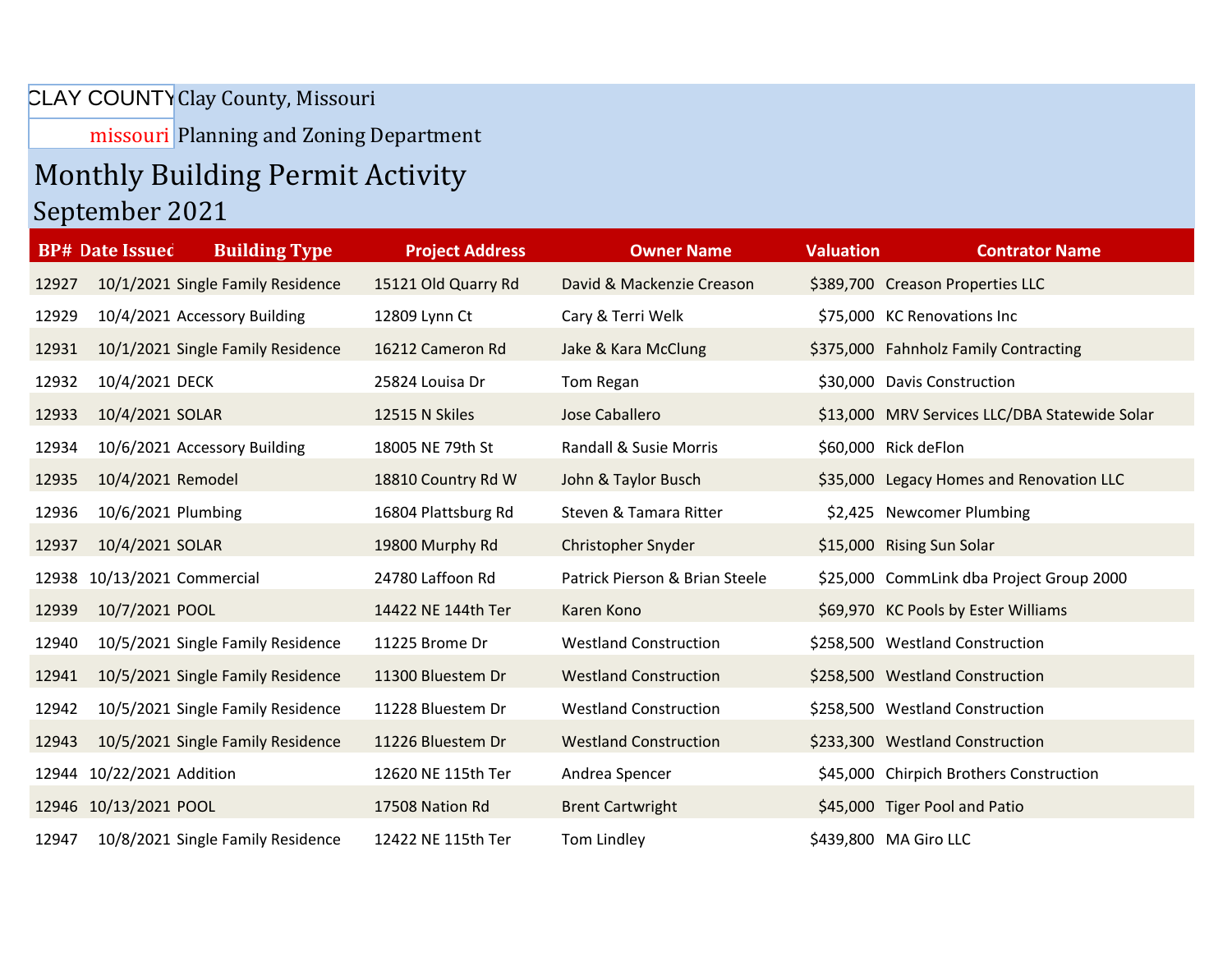| 12948 | 10/8/2021 Single Family Residence        | 20615 H Hwy           | <b>Steve and Mitzi Mathews</b>  |                 | \$459,600 Freeman Custom Homes           |
|-------|------------------------------------------|-----------------------|---------------------------------|-----------------|------------------------------------------|
| 12949 | 10/7/2021 Single Family Residence        | 29106 Ridge Rd        | Mike & Codie Pearce             |                 | \$230,600 Rick deFlon                    |
| 12950 | 10/8/2021 Accessory Building             | 20615 H Hwy           | <b>Steve and Mitzi Mathews</b>  |                 | \$420,000 Septagon Construction          |
| 12951 | 10/8/2021 Remodel                        | 17409 NE 136th St     | Earl & Pamela Dye               |                 | \$72,500 Gercken Construction Services   |
|       | 12952 10/13/2021 POOL                    | 13501 Oakbrook Dr     | Jason and Mychaelyn Kamradt     |                 | \$42,300 M & B Concrete                  |
|       | 12953 10/13/2021 Single Family Residence | 18404 Foster Rd       | Fred and Kim Foster             |                 | \$237,500 Fred Foster                    |
|       | 12954 10/14/2021 SOLAR                   | 12200 Riverview Rd    | Monnie Ostrom                   |                 | \$50,876 MARC Jones Construction         |
|       | 12955 10/15/2021 Single Family Residence | 9824 NE 172ndSt       | Miranda Smith                   | \$604,600 Owner |                                          |
|       | 12956 10/20/2021 Accessory Building      | 17403 H Hwy           | Doug Walker                     |                 | \$5,225 Carolina Carports Inc            |
|       | 12957 10/15/2021 Addition                | 17008 Jackson Ave     | Warren and Mary Baehr           |                 | \$35,000 Legacy Homes and Renovation LLC |
|       | 12958 10/19/2021 Accessory Building      | 19806 King Rd         | <b>Brian Hancock</b>            |                 | \$114,000 Farm Home Structures           |
|       | 12959 10/15/2021 Accessory Dwelling Unit | 9824 NE 172nd St      | Miranda Smith                   | \$181,800 Owner |                                          |
|       | 12960 10/15/2021 Other                   | 23615 NE 100th St     | Matthew Loehr                   |                 | \$10,000 Nick Wahl                       |
|       | 12961 10/18/2021 Accessory Building      | 12601 N Agnes Ave     | Mike & Kyle Johnson             |                 | \$25,000 Generational Buildings          |
|       | 12962 10/18/2021 Deck                    | 12300 Summersette Rd  | Michael Dotson                  |                 | \$70,000 John Graber                     |
|       | 12963 10/18/2021 DECK                    | 3613 Sunburst Dr      | Matt Silvius                    |                 | \$85,000 John Graber                     |
|       | 12964 10/18/2021 Accessory Building      | 28401 NE 177th St     | Derek Payne                     |                 | \$70,000 Generational Buildings          |
|       | 12966 10/20/2021 Other                   | 4817 Paradise Rd      | <b>Robert Reed</b>              |                 | \$0 Paradise Farm                        |
|       | 12967 10/21/2021 Commercial              | 6711 Nebo Hills Rd    | <b>Public Water District #5</b> |                 | \$5,000 Crown Castle                     |
|       | 12968 10/21/2021 Single Family Residence | 14408 CC Hwy          | Ryan and Victoria Geoghagen     |                 | \$295,800 Lone Oak Builders              |
|       | 12969 10/22/2021 Commercial              | 6805 Nebo Hills Rd    | T-Mobile                        | \$15,000        | Seletive Site Consultant                 |
|       | 12970 10/22/2021 SOLAR                   | 24820 Country View Dr | Steve Barco                     |                 | \$10,000 SunSmart Technologies, LLC      |
|       | 12972 10/22/2021 Accessory Building      | 11822 NE 150th St     | <b>Josh Reeter</b>              |                 | \$65,000 Todd Leinenbach                 |